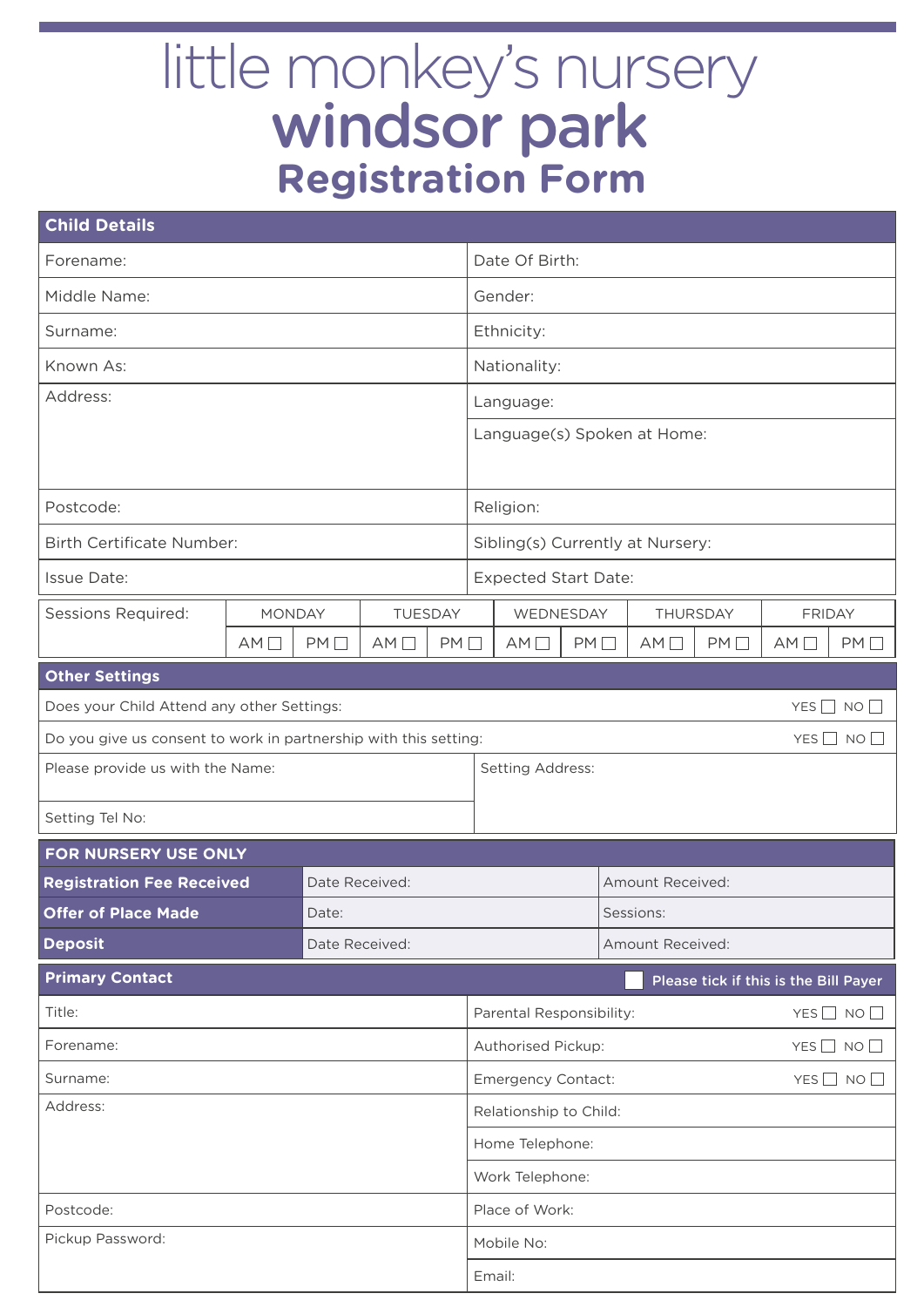| <b>Contact 2</b>                                                                                                                                                                                                                                         | Please tick if this is the Bill Payer                                                                                                                                                                                                                                                                       |  |  |  |  |
|----------------------------------------------------------------------------------------------------------------------------------------------------------------------------------------------------------------------------------------------------------|-------------------------------------------------------------------------------------------------------------------------------------------------------------------------------------------------------------------------------------------------------------------------------------------------------------|--|--|--|--|
| Title:                                                                                                                                                                                                                                                   | Parental Responsibility:<br>YES NO                                                                                                                                                                                                                                                                          |  |  |  |  |
| Forename:                                                                                                                                                                                                                                                | Authorised Pickup:<br>YES NO                                                                                                                                                                                                                                                                                |  |  |  |  |
| Surname:                                                                                                                                                                                                                                                 | $YES$ NO<br>Emergency Contact:                                                                                                                                                                                                                                                                              |  |  |  |  |
| Address:                                                                                                                                                                                                                                                 | Relationship to Child:                                                                                                                                                                                                                                                                                      |  |  |  |  |
|                                                                                                                                                                                                                                                          | Home Telephone:                                                                                                                                                                                                                                                                                             |  |  |  |  |
|                                                                                                                                                                                                                                                          | Work Telephone:                                                                                                                                                                                                                                                                                             |  |  |  |  |
| Postcode:                                                                                                                                                                                                                                                | Place of Work:                                                                                                                                                                                                                                                                                              |  |  |  |  |
| Pickup Password:                                                                                                                                                                                                                                         | Mobile No:                                                                                                                                                                                                                                                                                                  |  |  |  |  |
|                                                                                                                                                                                                                                                          | Email:                                                                                                                                                                                                                                                                                                      |  |  |  |  |
| <b>Contact 3 (Emergency Contact)</b>                                                                                                                                                                                                                     | Please tick if this is the Bill Payer                                                                                                                                                                                                                                                                       |  |  |  |  |
| Title:                                                                                                                                                                                                                                                   | Parental Responsibility:<br>YES $\Box$ NO $\Box$                                                                                                                                                                                                                                                            |  |  |  |  |
| Forename:                                                                                                                                                                                                                                                | Authorised Pickup:<br>$YES \nightharpoonup NO \nightharpoonup$                                                                                                                                                                                                                                              |  |  |  |  |
| Surname:                                                                                                                                                                                                                                                 | $YES$ NO<br><b>Emergency Contact:</b>                                                                                                                                                                                                                                                                       |  |  |  |  |
| Address:                                                                                                                                                                                                                                                 | Relationship to Child:                                                                                                                                                                                                                                                                                      |  |  |  |  |
|                                                                                                                                                                                                                                                          | Home Telephone:                                                                                                                                                                                                                                                                                             |  |  |  |  |
|                                                                                                                                                                                                                                                          | Work Telephone:                                                                                                                                                                                                                                                                                             |  |  |  |  |
| Postcode:                                                                                                                                                                                                                                                | Place of Work:                                                                                                                                                                                                                                                                                              |  |  |  |  |
| Pickup Password:                                                                                                                                                                                                                                         | Mobile No:                                                                                                                                                                                                                                                                                                  |  |  |  |  |
|                                                                                                                                                                                                                                                          | Email:                                                                                                                                                                                                                                                                                                      |  |  |  |  |
| $YES$ NO<br>Do any other individuals have legal contact arrangements with the child:                                                                                                                                                                     |                                                                                                                                                                                                                                                                                                             |  |  |  |  |
| If yes, please provide details below and a copy of relevant documentation                                                                                                                                                                                |                                                                                                                                                                                                                                                                                                             |  |  |  |  |
|                                                                                                                                                                                                                                                          |                                                                                                                                                                                                                                                                                                             |  |  |  |  |
| <b>Doctor's Details</b><br>Name:                                                                                                                                                                                                                         |                                                                                                                                                                                                                                                                                                             |  |  |  |  |
| Practice Name:                                                                                                                                                                                                                                           |                                                                                                                                                                                                                                                                                                             |  |  |  |  |
| Address:                                                                                                                                                                                                                                                 | Telephone:                                                                                                                                                                                                                                                                                                  |  |  |  |  |
|                                                                                                                                                                                                                                                          |                                                                                                                                                                                                                                                                                                             |  |  |  |  |
|                                                                                                                                                                                                                                                          | Postcode:                                                                                                                                                                                                                                                                                                   |  |  |  |  |
| <b>Health Visitor's Details</b>                                                                                                                                                                                                                          |                                                                                                                                                                                                                                                                                                             |  |  |  |  |
| Name:<br>Practice Name:                                                                                                                                                                                                                                  |                                                                                                                                                                                                                                                                                                             |  |  |  |  |
| Address:                                                                                                                                                                                                                                                 | Telephone:                                                                                                                                                                                                                                                                                                  |  |  |  |  |
|                                                                                                                                                                                                                                                          | Postcode:                                                                                                                                                                                                                                                                                                   |  |  |  |  |
| Has your child ever been referred to any of the following specialists (please tick next to all that apply):<br>Note: If at any point your child is referred to a specialist please ensure that you inform his/her key person<br>and the Nursery Manager. |                                                                                                                                                                                                                                                                                                             |  |  |  |  |
| Speech Therapist YES $\Box$ NO $\Box$<br>YES NO<br>Psychologist<br>$YES$ NO<br>$YES$ NO<br>Orthodontist<br>Audiologist<br>Occupational<br>Community<br>YES NO<br>Paediatrician<br>YES NO<br>Therapist<br>Other (please specify below)                    | YES NO<br>Physiotherapist<br>Early Help Team $YES \Box NO \Box$<br>$YES \cup NO \cup$<br><b>Dietician</b><br>Speech and Language<br>YESUNO<br>Therapist<br>$YES$ NO<br><b>Family Nurse</b><br>CAMHS (Child And<br>$YES$ NO<br>Social Worker<br><b>Adolescent Mental</b><br>YES NO<br><b>Health Services</b> |  |  |  |  |

| Does your child have a Personal Child Health Record Book? (Red Book)              | $YES \Box NO \Box$ |
|-----------------------------------------------------------------------------------|--------------------|
| If you have answered YES, please bring it along to your first settling in session |                    |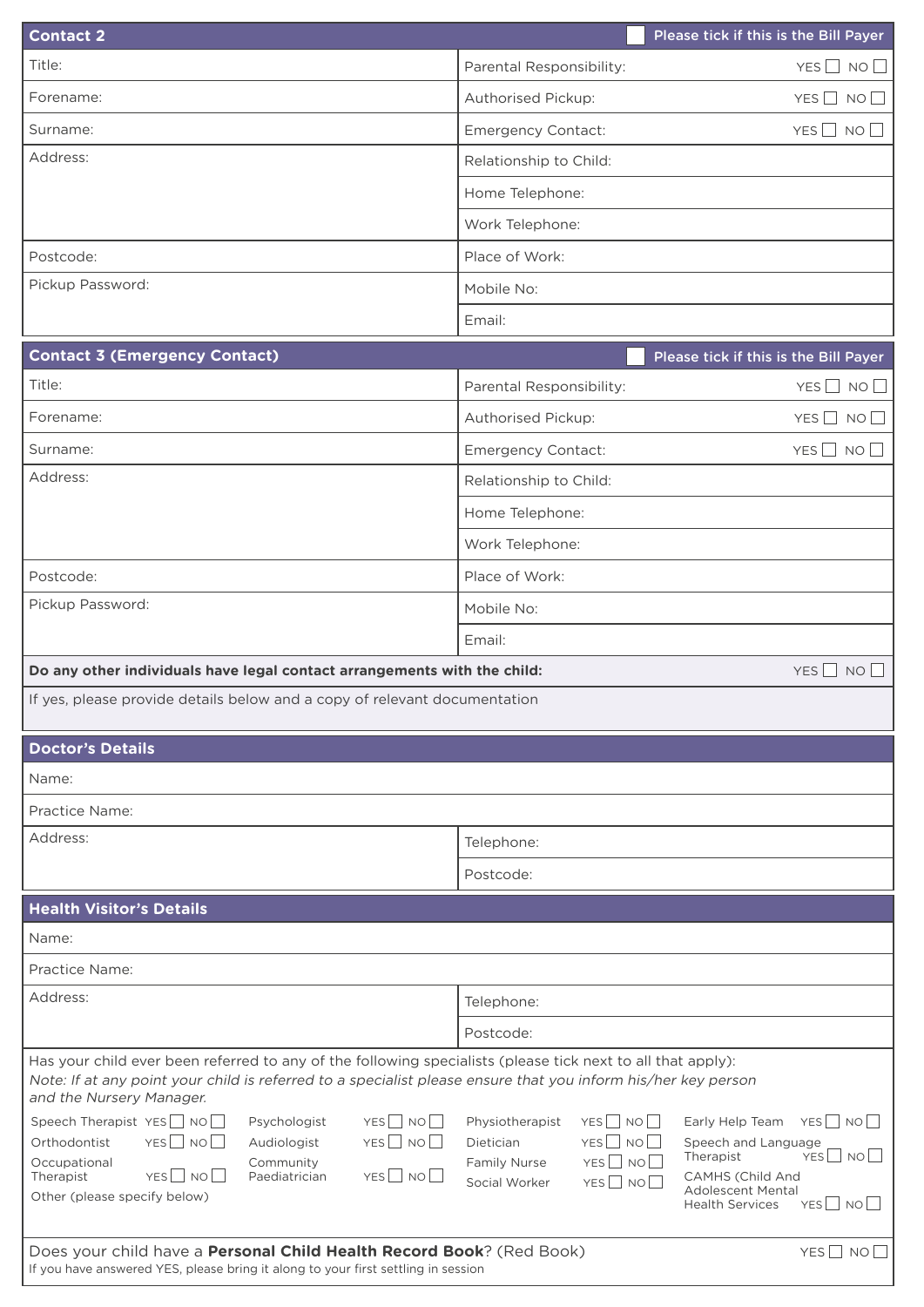| <b>Questions</b>                                                                                                                                                                                                                                                           |                    |                                                                                                                                                                                                          |                                |                                                                                                                            |                  |  |  |
|----------------------------------------------------------------------------------------------------------------------------------------------------------------------------------------------------------------------------------------------------------------------------|--------------------|----------------------------------------------------------------------------------------------------------------------------------------------------------------------------------------------------------|--------------------------------|----------------------------------------------------------------------------------------------------------------------------|------------------|--|--|
| <b>Dietary</b> Does your child have any intolerances or cultural dietary requirements?                                                                                                                                                                                     |                    |                                                                                                                                                                                                          |                                |                                                                                                                            |                  |  |  |
| Allergies Does your child have any serious allergies?<br>YES NO<br>If you have answered YES, you will be required to complete Form HS66 with the Nursery Manager                                                                                                           |                    |                                                                                                                                                                                                          |                                |                                                                                                                            |                  |  |  |
| Has your child had any of the following illnesses?                                                                                                                                                                                                                         |                    |                                                                                                                                                                                                          |                                |                                                                                                                            |                  |  |  |
| Diphtheria                                                                                                                                                                                                                                                                 | $YES$ NO           | Meningitis C                                                                                                                                                                                             | $YES$ NO                       | <b>BCG (Tuberculosis)</b>                                                                                                  | YES NO           |  |  |
| HIB (Haemophilus<br>Influenzae Type B)                                                                                                                                                                                                                                     | $YES$ NO           | Poliomyelitis<br>Tetanus                                                                                                                                                                                 | $YES \Box NO \Box$<br>$YES$ NO | <b>Scarlet Fever</b><br>Chicken Pox                                                                                        | YES NO<br>YES NO |  |  |
| MMR (Measles,<br>Mumps, Rubella)                                                                                                                                                                                                                                           | $YES$ NO           | Whooping Cough                                                                                                                                                                                           | $YES$ NO                       |                                                                                                                            |                  |  |  |
| Additional Information (if applicable):                                                                                                                                                                                                                                    |                    |                                                                                                                                                                                                          |                                |                                                                                                                            |                  |  |  |
| Has your child had any of the following immunisations?                                                                                                                                                                                                                     |                    |                                                                                                                                                                                                          |                                |                                                                                                                            |                  |  |  |
| Diphtheria                                                                                                                                                                                                                                                                 | $YES$ NO           | Meningitis C                                                                                                                                                                                             | YES NO                         | <b>BCG (Tuberculosis)</b>                                                                                                  | $YES$ NO         |  |  |
| HIB (Haemophilus                                                                                                                                                                                                                                                           |                    | Poliomyelitis                                                                                                                                                                                            | YES NO                         | <b>Scarlet Fever</b>                                                                                                       | YES NO I         |  |  |
| Influenzae Type B)                                                                                                                                                                                                                                                         | $YES \Box NO \Box$ | Tetanus                                                                                                                                                                                                  | YES NO                         | Chicken Pox                                                                                                                | $YES$ NO         |  |  |
| MMR (Measles,<br>Mumps, Rubella)                                                                                                                                                                                                                                           | $YES$ NO           | Whooping Cough                                                                                                                                                                                           | YES NO                         |                                                                                                                            |                  |  |  |
| Additional Information (if applicable):                                                                                                                                                                                                                                    |                    |                                                                                                                                                                                                          |                                |                                                                                                                            |                  |  |  |
|                                                                                                                                                                                                                                                                            |                    | <b>Medical Needs</b> Does your child have any other medical needs that we should be aware of?<br>e.g. asthma, eczema, or any other. If you have answered YES, you will be required to complete Form HS66 |                                |                                                                                                                            | YES NO           |  |  |
|                                                                                                                                                                                                                                                                            |                    | On starting at the Nursery you will be required, alongside your child's key person, to complete a Baseline Assessment.                                                                                   |                                | <b>Development Checks</b> Has the Health Visitor completed all of the appropriate development checks? YES $\Box$ NO $\Box$ |                  |  |  |
|                                                                                                                                                                                                                                                                            |                    |                                                                                                                                                                                                          |                                |                                                                                                                            |                  |  |  |
|                                                                                                                                                                                                                                                                            |                    | Distinctive Marks Does your child have any distinctive marks on their body?<br>(such as a birth mark or Mongolian Blue Spots), or do they bruise easily? Please give details:                            |                                |                                                                                                                            | $YES$ NO         |  |  |
|                                                                                                                                                                                                                                                                            |                    |                                                                                                                                                                                                          |                                |                                                                                                                            |                  |  |  |
| <b>Permissions</b>                                                                                                                                                                                                                                                         |                    |                                                                                                                                                                                                          |                                |                                                                                                                            |                  |  |  |
| I/We give permission to the Nursery to liaise with or refer my/our child to, if necessary, a range of<br>YES NO<br>appropriate specialists e.g. health visitor, GP, speech and language, educational psychologist. Additional Information (if applicable):                 |                    |                                                                                                                                                                                                          |                                |                                                                                                                            |                  |  |  |
| I/We give permission to the Nursery to liaise and share my/our child's two-year-old progress<br>$YES$ NO<br>check with my/our child's health visitor. Additional Information (if applicable):                                                                              |                    |                                                                                                                                                                                                          |                                |                                                                                                                            |                  |  |  |
| YES NO<br>I/We give permission to the Nursery to apply sun cream that has been supplied by the Nursery<br>to my/our child. Additional Information (if applicable):                                                                                                         |                    |                                                                                                                                                                                                          |                                |                                                                                                                            |                  |  |  |
| I/We give permission to the Nursery to give my/our child a fever reducer if he/she has a fever more<br>YES NO<br>than 38°C using the Nursery Medicine Procedure. Additional Information (if applicable):                                                                   |                    |                                                                                                                                                                                                          |                                |                                                                                                                            |                  |  |  |
| I/We give permission to the Nursery to photograph my/our child and to use these within the Nursery.<br>YES NO<br>Additional Information (if applicable):                                                                                                                   |                    |                                                                                                                                                                                                          |                                |                                                                                                                            |                  |  |  |
| I/We give permission to the Nursery to photograph my/our child and for these photographs to be<br>YES NO<br>used on the Nursery website and/or included in newspaper articles about Nursery. Additional Information (if applicable):                                       |                    |                                                                                                                                                                                                          |                                |                                                                                                                            |                  |  |  |
| I/We give permission to the Nursery to photograph my/our child in a group play scenario to be<br>YES NO<br>used in the Learning Journeys of the children who are present in the photograph. Additional Information (if applicable):                                        |                    |                                                                                                                                                                                                          |                                |                                                                                                                            |                  |  |  |
| I/We give permission to the Nursery to paint my/our child's face with face paint.<br>YES NO<br>Additional Information (if applicable):                                                                                                                                     |                    |                                                                                                                                                                                                          |                                |                                                                                                                            |                  |  |  |
| I/We give permission to the Nursery to take my/our child off the Nursery premises to the park, and<br>$YES$ NO<br>for walks and outings using the Outings Policy. When using Transport further authorisation will be requested.<br>Additional Information (if applicable): |                    |                                                                                                                                                                                                          |                                |                                                                                                                            |                  |  |  |
| I/We give permission for a senior member of the Nursery team to accompany my/our child to<br>$YES$ NO<br>hospital in an ambulance in the case of an emergency. Additional Information (if applicable):                                                                     |                    |                                                                                                                                                                                                          |                                |                                                                                                                            |                  |  |  |